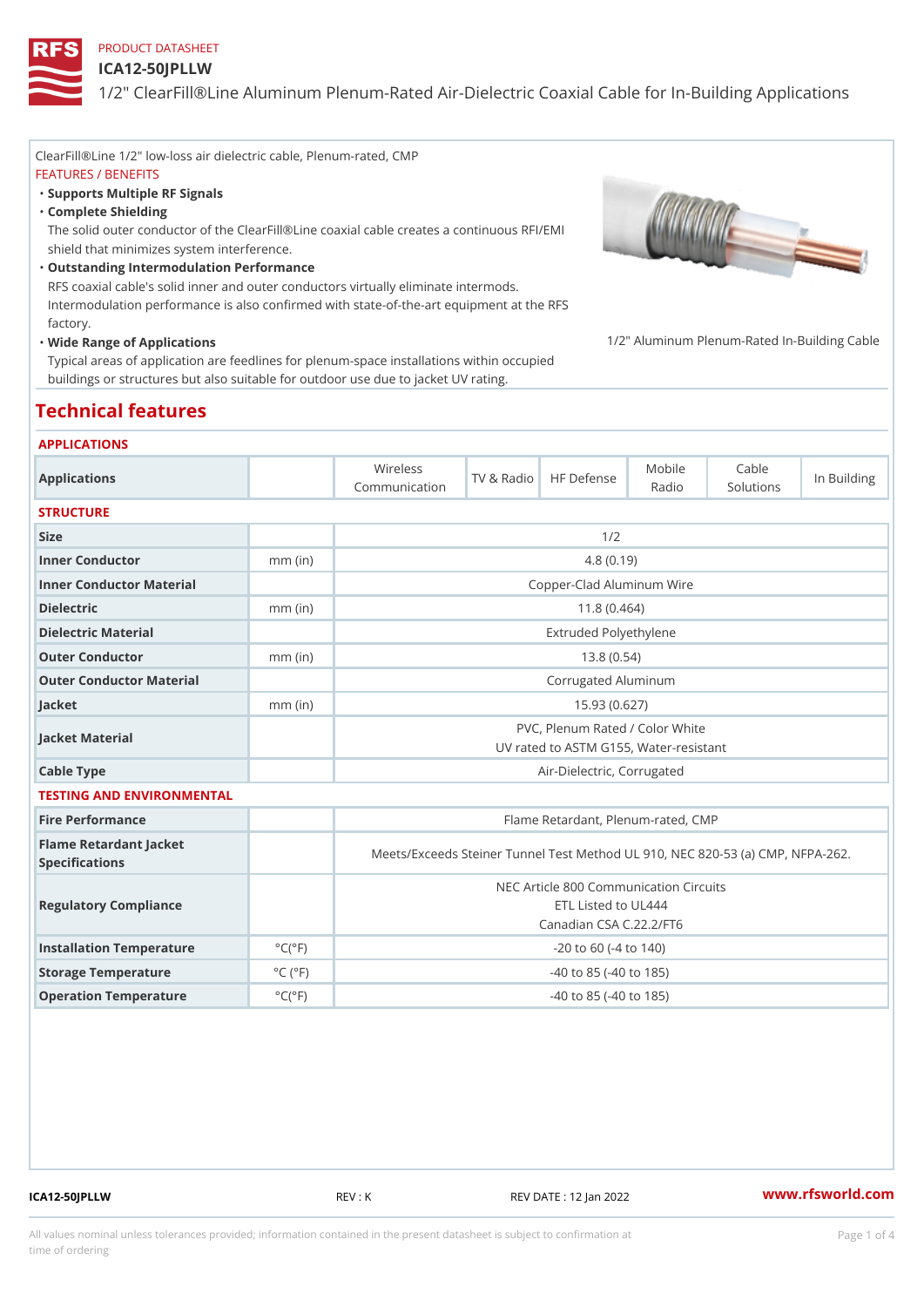ICA12-50JPLLW

1/2" ClearFill®Line Aluminum Plenum-Rated Air-Dielectric Coaxial Cab

| ELECTRICAL SPECIFICATIONS                         |                      |                                                                                                                                                                          |  |  |  |  |
|---------------------------------------------------|----------------------|--------------------------------------------------------------------------------------------------------------------------------------------------------------------------|--|--|--|--|
| Impedance                                         | $\circledcirc$       | $50 +/- 1$                                                                                                                                                               |  |  |  |  |
| Maximum Frequency                                 | GHz                  | 6                                                                                                                                                                        |  |  |  |  |
| Velocity                                          | $\%$                 | 91                                                                                                                                                                       |  |  |  |  |
| Capacitance                                       | $pF/m$ ( $pF/ft$ )   | 75 (22.86)                                                                                                                                                               |  |  |  |  |
| Inductance                                        | $uH/m$ ( $uF/ft$ )   | 0.19(0.058)                                                                                                                                                              |  |  |  |  |
| Peak Power Rating                                 | k W                  | 40                                                                                                                                                                       |  |  |  |  |
| RF Peak Voltage                                   | Volts                | 2000                                                                                                                                                                     |  |  |  |  |
| Jacket Spark                                      | Volt RMS             | 8000                                                                                                                                                                     |  |  |  |  |
| Inner Conductor dc Resistance<br>(©/1000 ft)      | $@/1000$ n           | 1.48(0.45)                                                                                                                                                               |  |  |  |  |
| Outer Conductor dc Resistance ( 0/1000 ft)        | $@/1000$ n           | 2.29(0.7)                                                                                                                                                                |  |  |  |  |
| Return Loss (VSWR) Performance                    |                      | 24 (1.13) @ 698-960 MHz<br>24 (1.13) @ 1395-1432 MHz<br>24 (1.13) @ 1700-2155 MHz<br>20 (1.22) @ 2300-2700 MHz<br>18 (1.29) @ 3550-4200 MHz<br>18 (1.29) @ 5150-6000 MHz |  |  |  |  |
| Temperature & Power                               |                      | High Power Rating                                                                                                                                                        |  |  |  |  |
| MECHANICAL SPECIFICATIONS                         |                      |                                                                                                                                                                          |  |  |  |  |
| Cable Weight, Nominal                             | $kg/m$ ( $lb/ft$ )   | 0.19(0.13)                                                                                                                                                               |  |  |  |  |
| Minimum Bending Radius, Single<br>mm (in<br>Bend  |                      | 76 (3)                                                                                                                                                                   |  |  |  |  |
| Minimum Bending Radius, mm (in)<br>Repeated Bends |                      | 127(5)                                                                                                                                                                   |  |  |  |  |
| Bending Moment                                    | $Nm (lb - t)$        | 5.4(4)                                                                                                                                                                   |  |  |  |  |
| Tensile Strength                                  | $N$ ( $ b)$          | 549 (150)                                                                                                                                                                |  |  |  |  |
| Recommended / Maximum<br>Clamp Spacing            | m $(ft)$             | 0.5 / 0.9 (1.8 / 3)                                                                                                                                                      |  |  |  |  |
| Crush Strength                                    | $kg/m$ m l b /   n ) | 0.893(50)                                                                                                                                                                |  |  |  |  |

ICA12-50JPLLW REV: K REV: REV BREV DATE : 12 Jan 2022 WWW.rfsworld.com

All values nominal unless tolerances provided; information contained in the present datasheet is subject to Pcapgnéio 2m atio time of ordering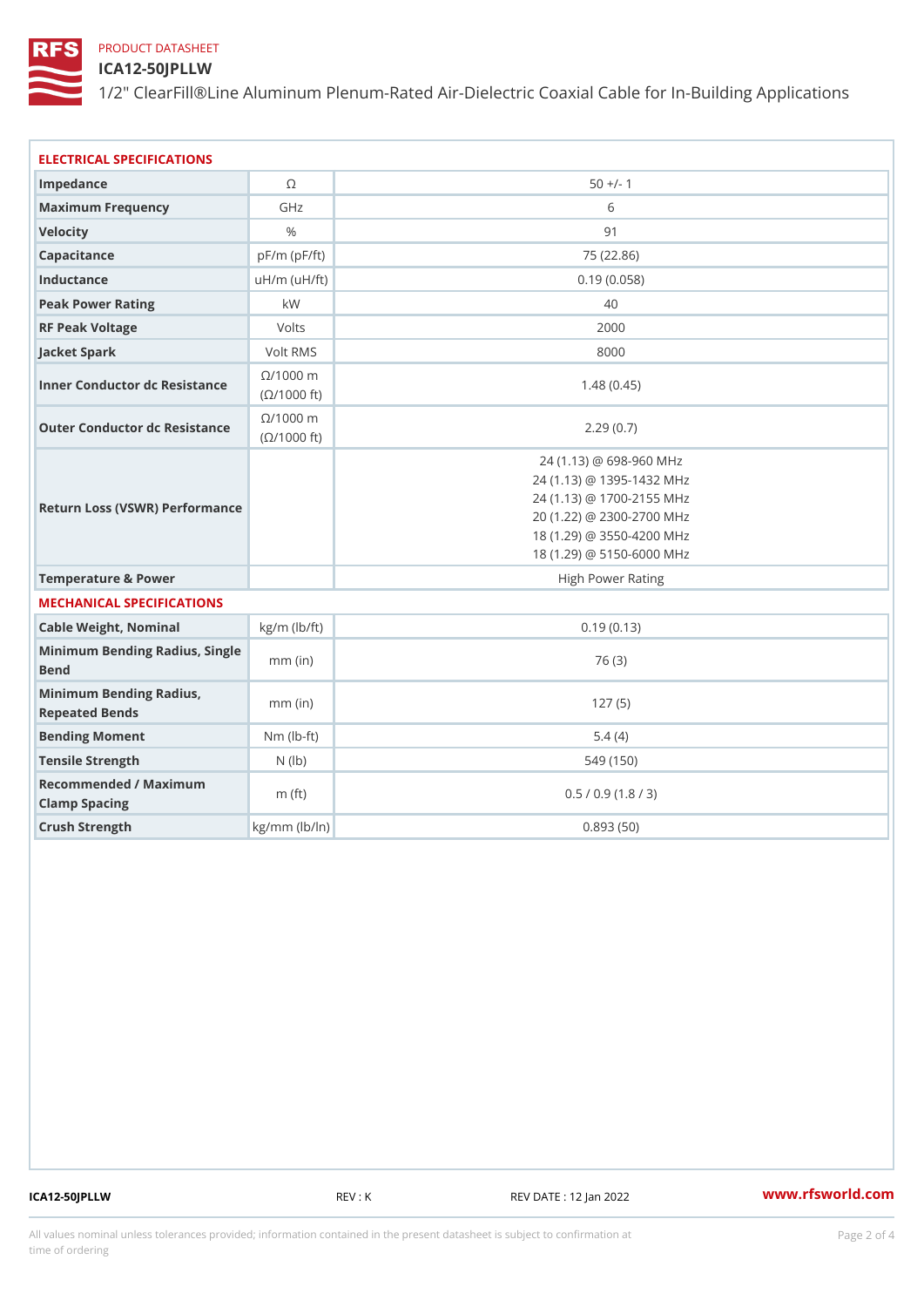#### ICA12-50JPLLW

1/2" ClearFill®Line Aluminum Plenum-Rated Air-Dielectric Coaxial Cab

| ATTENUATION @ 20°C (68°F) AND POWER RATING @ 40°C (104°F) |                 |              |                     |  |  |  |
|-----------------------------------------------------------|-----------------|--------------|---------------------|--|--|--|
| Frequency, MHz                                            | dB per 100m     | dB per 100ft | Power, kW           |  |  |  |
| $0\ .\ 5$                                                 | $0.16$          | $0\,.\,0\,5$ | 40                  |  |  |  |
| 1                                                         | $0.23\,$        | $0.07$       | $3\,2$ . $8\,0$     |  |  |  |
| $1.5\,$                                                   | 0.29            | $0.09$       | $2\,6$ . $8\,0$     |  |  |  |
| $\overline{2}$                                            | $0.33$          | $0.10$       | $2\,3$ . $2\,0$     |  |  |  |
| 10                                                        | $0\,$ . 7 $4\,$ | $0.23\,$     | 10.30               |  |  |  |
| 20                                                        | $1.06$          | $0\,.\,3\,2$ | 7.22                |  |  |  |
| 30                                                        | $1\,.\,3\,0$    | $0.40\,$     | $5\,.\,8\,9$        |  |  |  |
| 50                                                        | $1.68$          | 0.51         | 4.55                |  |  |  |
| 88                                                        | $2.25$          | 0.69         | $3.40$              |  |  |  |
| $100$                                                     | $2.41\,$        | $0.73\,$     | $3.18$              |  |  |  |
| 108                                                       | $2.51$          | $0\,.\,7\,6$ | $3\,.\,0\,5$        |  |  |  |
| 150                                                       | $2.98\,$        | $0.91$       | $2\,.\,5\,7$        |  |  |  |
| 174                                                       | $3.22$          | $0.98$       | 2.38                |  |  |  |
| 200                                                       | $3.46$          | $1.05$       | $2.21$              |  |  |  |
| 300                                                       | 4.29            | 1.31         | 1.79                |  |  |  |
| 400                                                       | 5               | $1.52$       | $1.53$              |  |  |  |
| 450                                                       | $5.32$          | $1.62$       | $1.44$              |  |  |  |
| 500                                                       | $5.63\,$        | $1.72$       | 1.36                |  |  |  |
| 5 1 2                                                     | $5.71$          | $1.74$       | $1.34$              |  |  |  |
| 600                                                       | 6.22            | 1.90         | 1.23                |  |  |  |
| 700                                                       | $6\,$ . 7 $6\,$ | $2.06$       | 1.14                |  |  |  |
| 750                                                       | $7.02\,$        | $2.14$       | $1.09$              |  |  |  |
| 800                                                       | $7\,.\,2\,8$    | $2.22$       | $1.06$              |  |  |  |
| 824                                                       | $7\,.\,4\,0$    | $2.25$       | $1.04$              |  |  |  |
| 894                                                       | $7\,$ . $7\,$ 4 | 2.36         | 0.99                |  |  |  |
| 900                                                       | $7.76\,$        | $2.37$       | $0.99$              |  |  |  |
| 925                                                       | 7.88            | $2.40$       | $0\,$ . $9\,$ $8\,$ |  |  |  |
| 960                                                       | $8.05$          | $2.45$       | 0.96                |  |  |  |
| 1000                                                      | $8.23$          | $2.51$       | 0.93                |  |  |  |
| 1250                                                      | 9.32            | $2.84$       | 0.83                |  |  |  |
| 1400                                                      | 9.93            | $3.03$       | $0\,$ . 7 $8\,$     |  |  |  |
| 1500                                                      | 10.30           | $3.15$       | $0.75$              |  |  |  |
| 1700                                                      | 11.10           | 3.38         | $0.70$              |  |  |  |
| 1800                                                      | 11.50           | $3.49$       | 0.67                |  |  |  |
| 2000                                                      | 12.20           | 3.71         | $0.63\,$            |  |  |  |
| 2100                                                      | 12.50           | 3.81         | $0\,.\,6\,2$        |  |  |  |
| 2200                                                      | 12.80           | 3.92         | 0.61                |  |  |  |
| 2300                                                      | 13.20           | $4.02\,$     | $0.59$              |  |  |  |
| 2400                                                      | 13.50           | 4.12         | 0.57                |  |  |  |
| 2500                                                      | 13.80           | $4.22$       | 0.56                |  |  |  |
|                                                           |                 |              |                     |  |  |  |

ICA12-50JPLLW REV : K REV DATE : 12 Jan 2022 [www.](https://www.rfsworld.com)rfsworld.com

All values nominal unless tolerances provided; information contained in the present datasheet is subject to Pcapgeling that i time of ordering